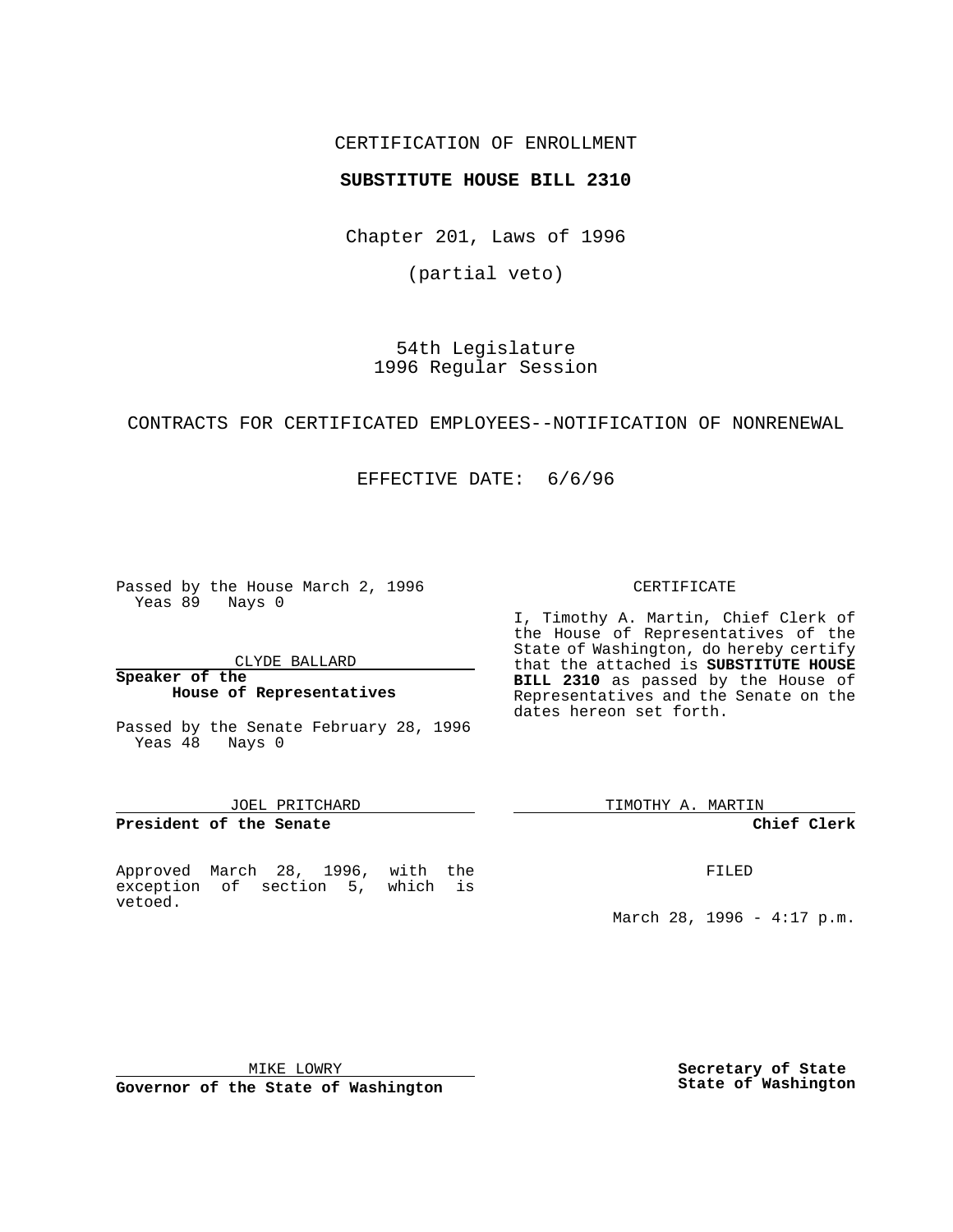# **SUBSTITUTE HOUSE BILL 2310** \_\_\_\_\_\_\_\_\_\_\_\_\_\_\_\_\_\_\_\_\_\_\_\_\_\_\_\_\_\_\_\_\_\_\_\_\_\_\_\_\_\_\_\_\_\_\_

\_\_\_\_\_\_\_\_\_\_\_\_\_\_\_\_\_\_\_\_\_\_\_\_\_\_\_\_\_\_\_\_\_\_\_\_\_\_\_\_\_\_\_\_\_\_\_

## AS AMENDED BY THE SENATE

Passed Legislature - 1996 Regular Session

# **State of Washington 54th Legislature 1996 Regular Session**

**By** House Committee on Education (originally sponsored by Representatives Brumsickle, Radcliff and Mitchell)

Read first time 02/02/96.

 AN ACT Relating to notification of nonrenewal of contracts for certificated employees; amending RCW 28A.405.210, 28A.405.220, 28A.405.230, and 28A.310.250; and declaring an emergency.

BE IT ENACTED BY THE LEGISLATURE OF THE STATE OF WASHINGTON:

 **Sec. 1.** RCW 28A.405.210 and 1990 c 33 s 390 are each amended to read as follows:

 No teacher, principal, supervisor, superintendent, or other certificated employee, holding a position as such with a school district, hereinafter referred to as "employee", shall be employed except by written order of a majority of the directors of the district at a regular or special meeting thereof, nor unless he or she is the holder of an effective teacher's certificate or other certificate required by law or the state board of education for the position for which the employee is employed.

 The board shall make with each employee employed by it a written contract, which shall be in conformity with the laws of this state, and except as otherwise provided by law, limited to a term of not more than one year. Every such contract shall be made in duplicate, one copy to be retained by the school district superintendent or secretary and one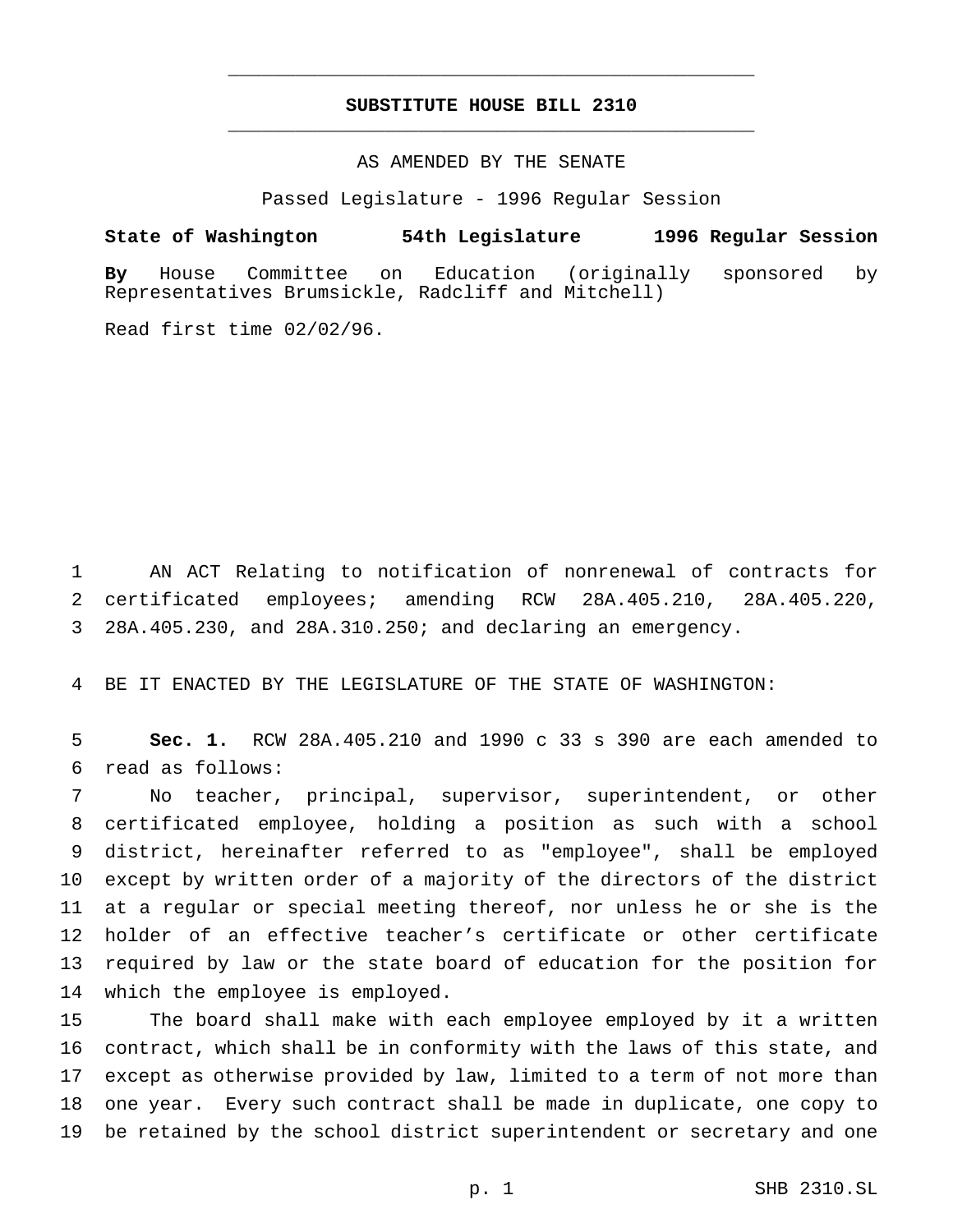copy to be delivered to the employee. No contract shall be offered by any board for the employment of any employee who has previously signed an employment contract for that same term in another school district of the state of Washington unless such employee shall have been released from his or her obligations under such previous contract by the board of directors of the school district to which he or she was obligated. Any contract signed in violation of this provision shall be void.

 In the event it is determined that there is probable cause or causes that the employment contract of an employee should not be renewed by the district for the next ensuing term such employee shall be notified in writing on or before May 15th preceding the commencement 12 of such term of that determination, or if the omnibus appropriations act has not passed the legislature by May 15th, then notification shall 14 be no later than June 1st, which notification shall specify the cause or causes for nonrenewal of contract. Such determination of probable cause for certificated employees, other than the superintendent, shall be made by the superintendent. Such notice shall be served upon the employee personally, or by certified or registered mail, or by leaving a copy of the notice at the house of his or her usual abode with some person of suitable age and discretion then resident therein. Every such employee so notified, at his or her request made in writing and filed with the president, chair or secretary of the board of directors of the district within ten days after receiving such notice, shall be granted opportunity for hearing pursuant to RCW 28A.405.310 to determine whether there is sufficient cause or causes for nonrenewal of contract: PROVIDED, That any employee receiving notice of nonrenewal of contract due to an enrollment decline or loss of revenue may, in his or her request for a hearing, stipulate that initiation of the arrangements for a hearing officer as provided for by RCW 28A.405.310(4) shall occur within ten days following July 15 rather than the day that the employee submits the request for a hearing. If any such notification or opportunity for hearing is not timely given, the employee entitled thereto shall be conclusively presumed to have been reemployed by the district for the next ensuing term upon contractual terms identical with those which would have prevailed if his or her employment had actually been renewed by the board of directors for such ensuing term.

 This section shall not be applicable to "provisional employees" as so designated in RCW 28A.405.220; transfer to a subordinate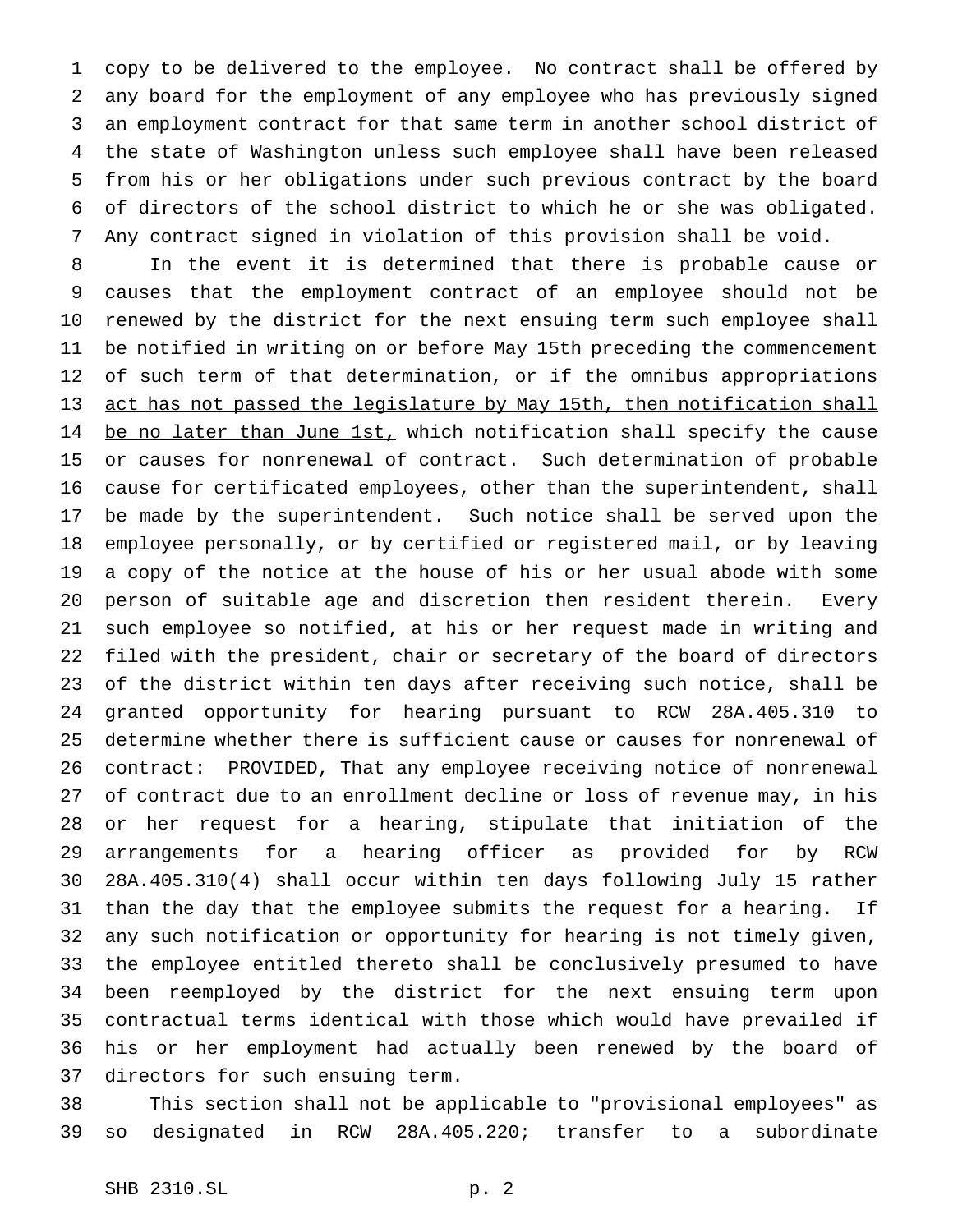certificated position as that procedure is set forth in RCW 28A.405.230 shall not be construed as a nonrenewal of contract for the purposes of this section.

 **Sec. 2.** RCW 28A.405.220 and 1992 c 141 s 103 are each amended to read as follows:

 Notwithstanding the provisions of RCW 28A.405.210, every person employed by a school district in a teaching or other nonsupervisory certificated position shall be subject to nonrenewal of employment contract as provided in this section during the first two years of employment by such district, unless the employee has previously completed at least two years of certificated employment in another school district in the state of Washington, in which case the employee shall be subject to nonrenewal of employment contract pursuant to this section during the first year of employment with the new district. Employees as defined in this section shall hereinafter be referred to as "provisional employees".

 In the event the superintendent of the school district determines that the employment contract of any provisional employee should not be renewed by the district for the next ensuing term such provisional employee shall be notified thereof in writing on or before May 15th 21 preceding the commencement of such school term, or if the omnibus 22 appropriations act has not passed the legislature by May 15th, then notification shall be no later than June 1st, which notification shall state the reason or reasons for such determination. Such notice shall be served upon the provisional employee personally, or by certified or registered mail, or by leaving a copy of the notice at the place of his or her usual abode with some person of suitable age and discretion then resident therein. The determination of the superintendent shall be subject to the evaluation requirements of RCW 28A.405.100.

 Every such provisional employee so notified, at his or her request made in writing and filed with the superintendent of the district within ten days after receiving such notice, shall be given the opportunity to meet informally with the superintendent for the purpose of requesting the superintendent to reconsider his or her decision. Such meeting shall be held no later than ten days following the receipt of such request, and the provisional employee shall be given written notice of the date, time and place of meeting at least three days prior thereto. At such meeting the provisional employee shall be given the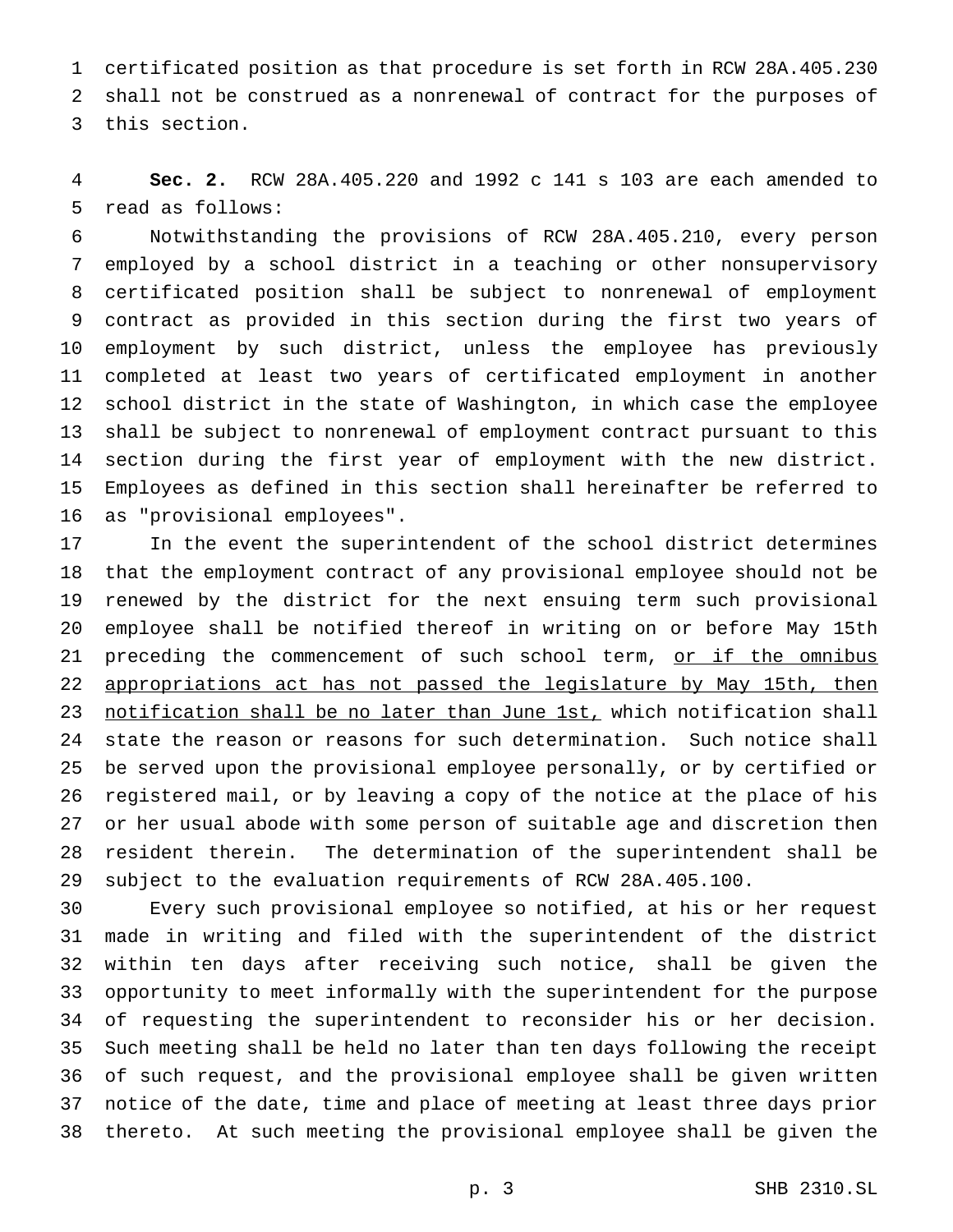opportunity to refute any facts upon which the superintendent's determination was based and to make any argument in support of his or her request for reconsideration.

 Within ten days following the meeting with the provisional employee, the superintendent shall either reinstate the provisional employee or shall submit to the school district board of directors for consideration at its next regular meeting a written report recommending that the employment contract of the provisional employee be nonrenewed and stating the reason or reasons therefor. A copy of such report shall be delivered to the provisional employee at least three days prior to the scheduled meeting of the board of directors. In taking action upon the recommendation of the superintendent, the board of directors shall consider any written communication which the provisional employee may file with the secretary of the board at any time prior to that meeting.

 The board of directors shall notify the provisional employee in writing of its final decision within ten days following the meeting at which the superintendent's recommendation was considered. The decision of the board of directors to nonrenew the contract of a provisional employee shall be final and not subject to appeal.

 This section applies to any person employed by a school district in a teaching or other nonsupervisory certificated position after June 25, 1976. This section provides the exclusive means for nonrenewing the employment contract of a provisional employee and no other provision of law shall be applicable thereto, including, without limitation, RCW 28A.405.210 and chapter 28A.645 RCW.

 **Sec. 3.** RCW 28A.405.230 and 1990 c 33 s 392 are each amended to read as follows:

 Any certificated employee of a school district employed as an assistant superintendent, director, principal, assistant principal, coordinator, or in any other supervisory or administrative position, hereinafter in this section referred to as "administrator", shall be subject to transfer, at the expiration of the term of his or her employment contract, to any subordinate certificated position within the school district. "Subordinate certificated position" as used in this section, shall mean any administrative or nonadministrative certificated position for which the annual compensation is less than the position currently held by the administrator.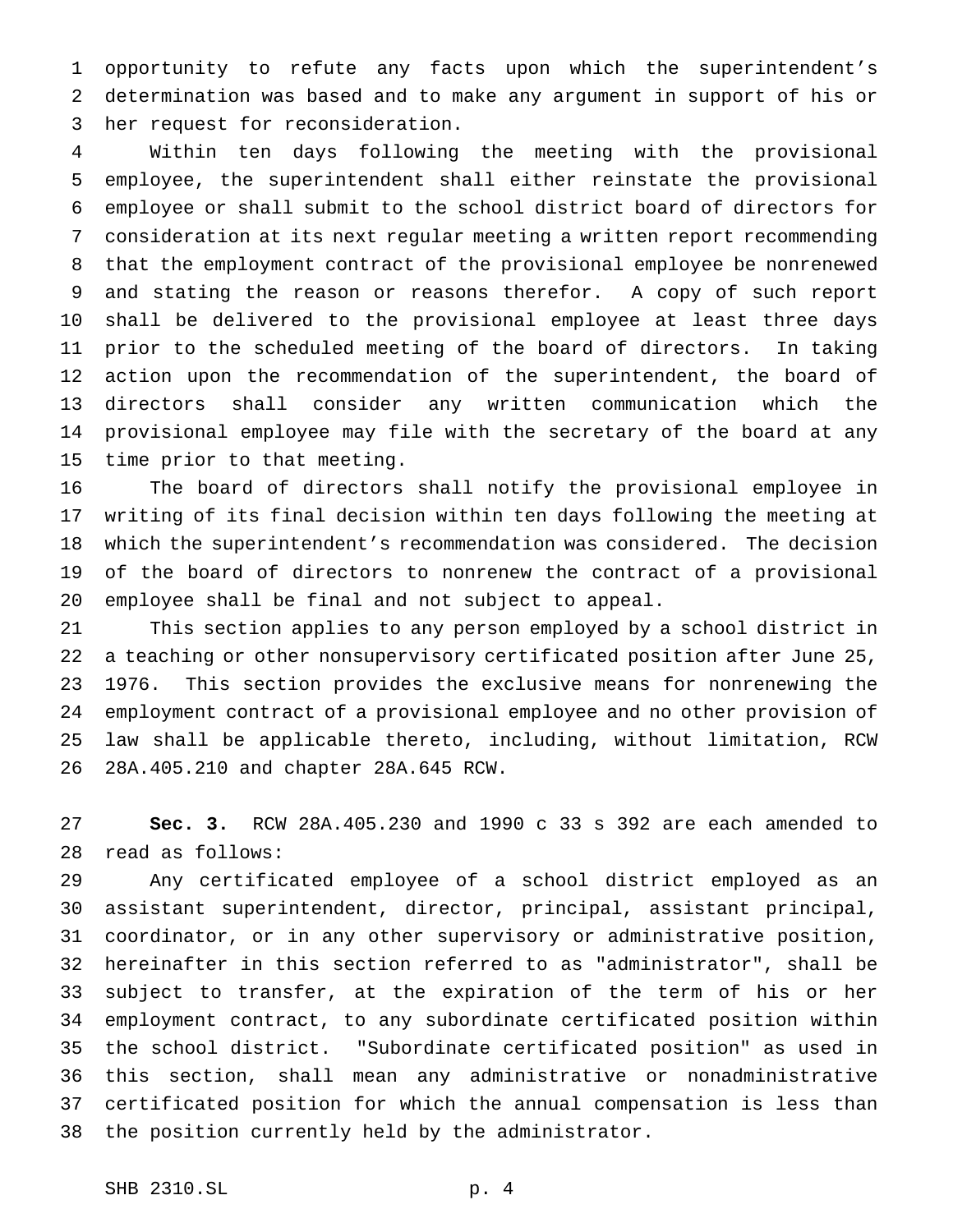Every superintendent determining that the best interests of the school district would be served by transferring any administrator to a subordinate certificated position shall notify that administrator in writing on or before May 15th preceding the commencement of such school term of that determination, or if the omnibus appropriations act has not passed the legislature by May 15th, then notification shall be no later than June 1st, which notification shall state the reason or reasons for the transfer, and shall identify the subordinate certificated position to which the administrator will be transferred. Such notice shall be served upon the administrator personally, or by certified or registered mail, or by leaving a copy of the notice at the place of his or her usual abode with some person of suitable age and discretion then resident therein.

 Every such administrator so notified, at his or her request made in writing and filed with the president or chair, or secretary of the board of directors of the district within ten days after receiving such notice, shall be given the opportunity to meet informally with the board of directors in an executive session thereof for the purpose of requesting the board to reconsider the decision of the superintendent. Such board, upon receipt of such request, shall schedule the meeting for no later than the next regularly scheduled meeting of the board, and shall notify the administrator in writing of the date, time and place of the meeting at least three days prior thereto. At such meeting the administrator shall be given the opportunity to refute any facts upon which the determination was based and to make any argument in support of his or her request for reconsideration. The administrator and the board may invite their respective legal counsel to be present and to participate at the meeting. The board shall notify the administrator in writing of its final decision within ten days following its meeting with the administrator. No appeal to the courts shall lie from the final decision of the board of directors to transfer an administrator to a subordinate certificated position: PROVIDED, That in the case of principals such transfer shall be made at the expiration of the contract year and only during the first three consecutive school years of employment as a principal by a school district; except that if any such principal has been previously employed as a principal by another school district in the state of Washington for three or more consecutive school years the provisions of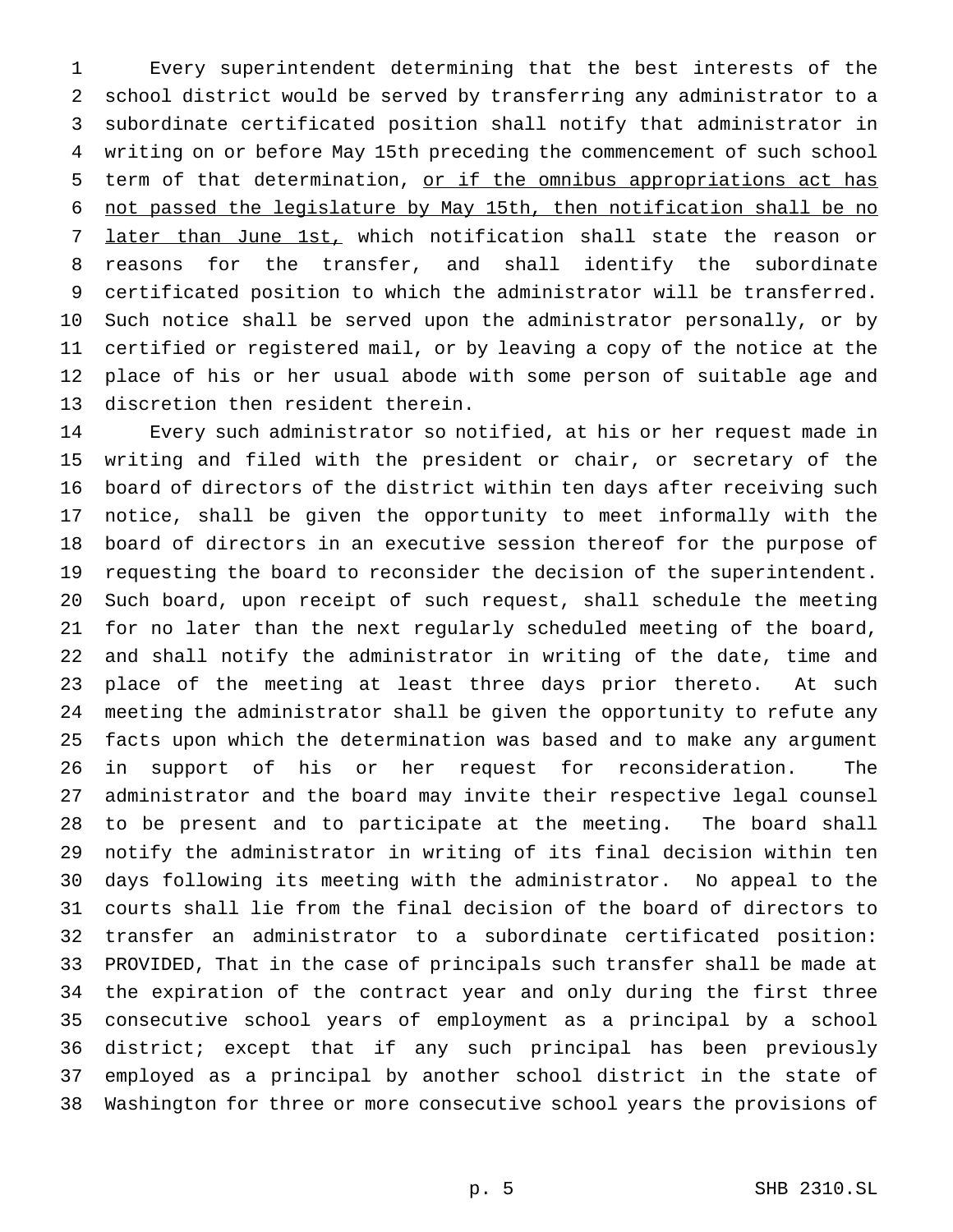this section shall apply only to the first full school year of such employment.

 This section applies to any person employed as an administrator by a school district on June 25, 1976 and to all persons so employed at any time thereafter. This section provides the exclusive means for transferring an administrator to a subordinate certificated position at the expiration of the term of his or her employment contract.

 **Sec. 4.** RCW 28A.310.250 and 1990 c 33 s 280 are each amended to read as follows:

 No certificated employee of an educational service district shall be employed as such except by written contract, which shall be in conformity with the laws of this state. Every such contract shall be made in duplicate, one copy of which shall be retained by the educational service district superintendent and the other shall be delivered to the employee.

 Every educational service district superintendent or board determining that there is probable cause or causes that the employment contract of a certificated employee thereof is not to be renewed for the next ensuing term shall be notified in writing on or before May 20 15th preceding the commencement of such term of that determination or 21 if the omnibus appropriations act has not passed the legislature by May 15th, then notification shall be no later than June 1st, which notification shall specify the cause or causes for nonrenewal of contract. Such notice shall be served upon that employee personally, or by certified or registered mail, or by leaving a copy of the notice at the house of his or her usual abode with some person of suitable age and discretion then resident therein. The procedure and standards for the review of the decision of the hearing officer, superintendent or board and appeal therefrom shall be as prescribed for nonrenewal cases of teachers in RCW 28A.405.210, 28A.405.300 through 28A.405.380, and 28A.645.010. Appeals may be filed in the superior court of any county in the educational service district.

33 \*NEW SECTION. Sec. 5. This act is necessary for the immediate preservation of the public peace, health, or safety, or support of the state government and its existing public institutions, and shall take effect immediately.

**\*Sec. 5 was vetoed. See message at end of chapter.**